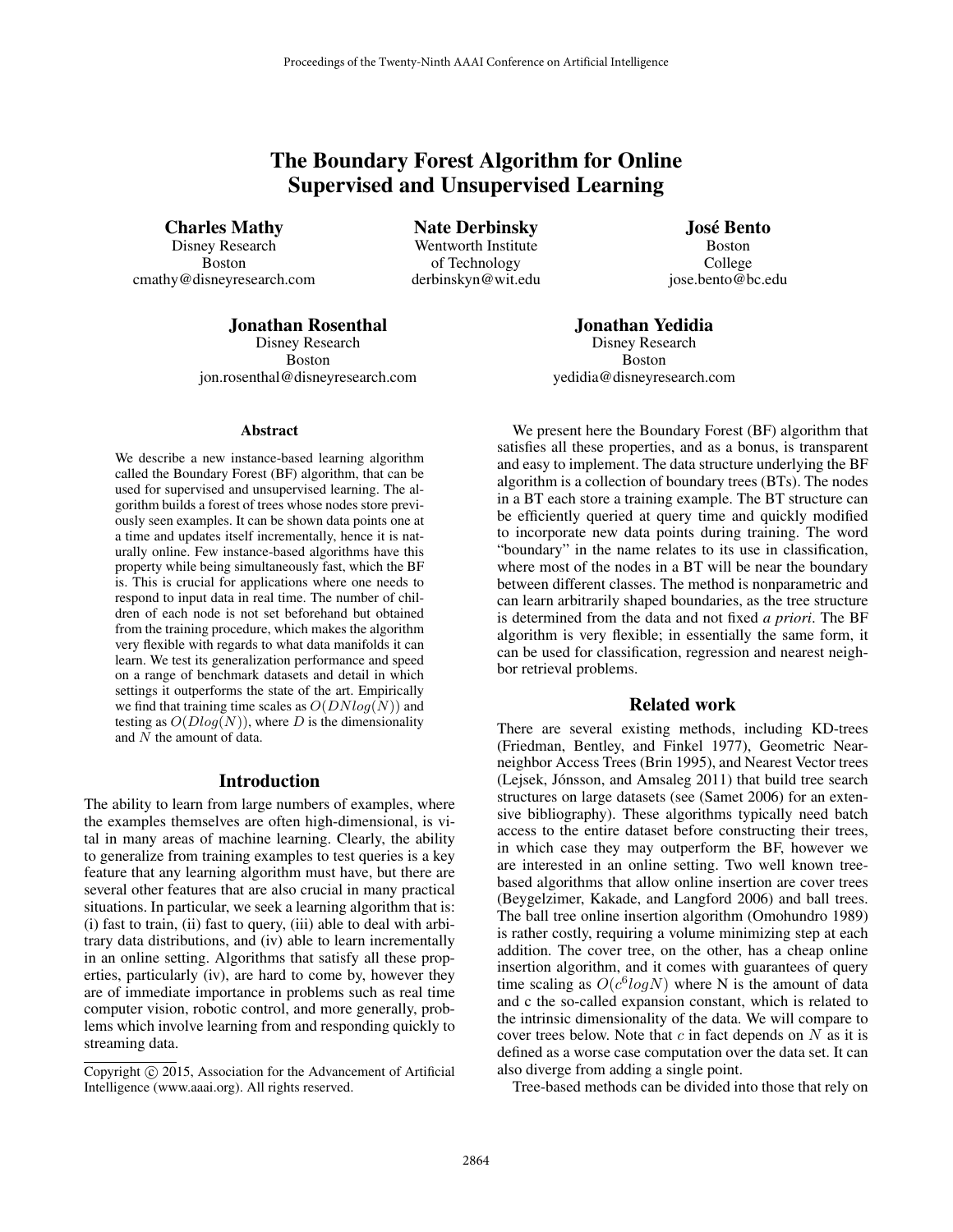calculating metric distances between points to move down the tree, and those that perform cheaper computations. Examples of the former include cover trees , ball trees and the BF algorithm we present here. Examples of the latter include random decision forests (RFs) and kd trees (Friedman, Bentley, and Finkel 1977) . In cases where it is hard to find a useful subset of informative features, metric-based methods may give better results, otherwise it is of course preferable to make decisions with fewer features as this makes traversing the trees cheaper. Like other metric-based methods, the BF can immediately be combined with random projections to obtain speedup, as it is known by the Johnson-Lindenstrauss lemma (Johnson and Lindenstrauss 1984) that the number of projections needed to maintain metric distances only grows as  $log(D)$  as the data dimensionality D grows. There has been work on creating online versions of RFs (Kalal, Matas, and Mikolajczyk 2009) and kd trees. In fact, kd trees typically scale no better than brute force in higher than 20 dimensions (Muja and Lowe 2009) , but multiple random kd trees have been shown to overcome this difficulty. We will compare to offline RFs and online random kd trees (the latter implemented in the highly optimized library FLANN (Silpa-Anan and Hartley 2008)) below.

The naive nearest neighbor algorithm is online, and there is extensive work on trying to reduce the number of stored nearest neighbors to reduce space and time requirements (Aha, Kibler, and Albert 1991). As we will show later, we can use some of these methods in our approach. In particular, for classification the Condensed Nearest Neighbor algorithm (Wilson and Martinez 2000) only adds a point if the previously seen points misclassify it. This allows for a compression of the data and significantly accelerates learning, and we use the same idea in our method. Previous algorithms that generate a tree search structure would have a hard time doing this, as they need enough data from the outset to build the tree.

## The Boundary Forest algorithm

A boundary forest is a collection of  $n<sub>T</sub>$  rooted trees. Each tree consists of nodes representing training examples, with edges between nodes created during training as described below. The root node of each tree is the starting point for all queries using that tree. Each tree is shown a training example or queried at test time independently of the other trees; thus one can trivially parallelize training and querying.

Each example has a  $D$ -dimensional real position  $x$  and a "label" vector  $c(x)$  associated with it (for retrieval problems, one can think of  $c(x)$  as being equal to x, as we will explain below). For example, if one is dealing with a 10-class classification problem, we could associate a 10-dimensional indicator vector  $c(x)$  with each point x.

One must specify a metric associated with the positions x, which takes two data points x and y and outputs a real number  $d(x, y)$ . Note that in fact this "metric" can be any real function, as we do not use any metric properties, but for the purpose of this paper we always use a proper metric function. Another parameter that one needs to specify is an integer  $k$  which represents the maximum number of child nodes connected to any node in the tree.

Given a query point y, and a boundary tree  $T$ , the algorithm moves through the tree starting from the root node, and recursively compares the distance to the query point from the current node and from its children, moving to and recursing at the child node that is closest to the query, unless the current node is closest and has fewer children than  $k$ , in which case it returns the current node. This greedy procedure finds a "locally closest" example to the query, in the sense that none of the children of the locally closest node are closer. Note that the algorithm is not allowed to stop at a point that already has  $k$  children, because it could potentially get a new child if the current training point is added. As we will show, having finite  $k$  can significantly improve speed at low or negligible cost in performance.

## Algorithm 1 The Boundary Tree (BT) algorithm

### associated data

- rooted tree the *i*th node has position  $x_i$  and label vector  $c(x_i)$
- $\epsilon$  the real threshold for comparison of label vectors
- d the metric for comparing positions
- $d_c$  the metric for comparing label vectors
- k the maximum number of children per node ( $k > 1$ )
- 1: **procedure**  $BTQUERY(y)$
- 2: **input**  $y$  the query position
- 3: output node  $v$  in Boundary Tree.
- 4: start initialize v at the root node  $v_0$
- 5: do
- 6: define  $A_v$  to be the set of nodes consisting of the children of  $v$  in the Boundary Tree
- 7: if the number of children of v is smaller than  $k$  then add  $v$ to  $A_v$  end if
- 8: let  $v_{min} = \operatorname{argmin}_{w \in A_v} d(w, x)$ , i.e. the node in  $A_v$  that is closest to  $y$  (choose randomly from any ties)
- 9: if  $v_{min} = v$  then break end if <br>10:  $v \leftarrow v_{min}$
- $v \leftarrow v_{min}$
- 11: end do
- 12: return  $v$
- 13: end procedure
- 14: **procedure**  $\text{BTTRAIN}(y, c(y))$
- 15: input
- 16: position  $y$ <br>17: label vector
- label vector  $c(y)$
- 18: start  $v_{min} = \text{BOUNDARYTreeQuery}(y)$
- 19: if  $d_c(c(y), c(v_{min})) > \epsilon$  then
- 20: create node  $v_{new}$  in Boundary Tree with position y and label  $c(y)$
- 21: add edge from  $v_{min}$  to  $v_{new}$
- 22: end if
- 23: end procedure

Once each tree has processed a query, one is left with a set of  $n_T$  locally closest nodes. What happens next depends on the task at hand: if we are interested in retrieval, then we take the closest of those  $n_T$  locally closest nodes to y as the approximate nearest neighbor. For regression, given the positions  $x_i$  of the locally closest nodes and their associated vector  $c(x_i)$  one must combine them to form an estimate for  $c(y)$ . Many options exist, but in this paper we use a Shepard weighted average (Shepard 1968), where the weights are the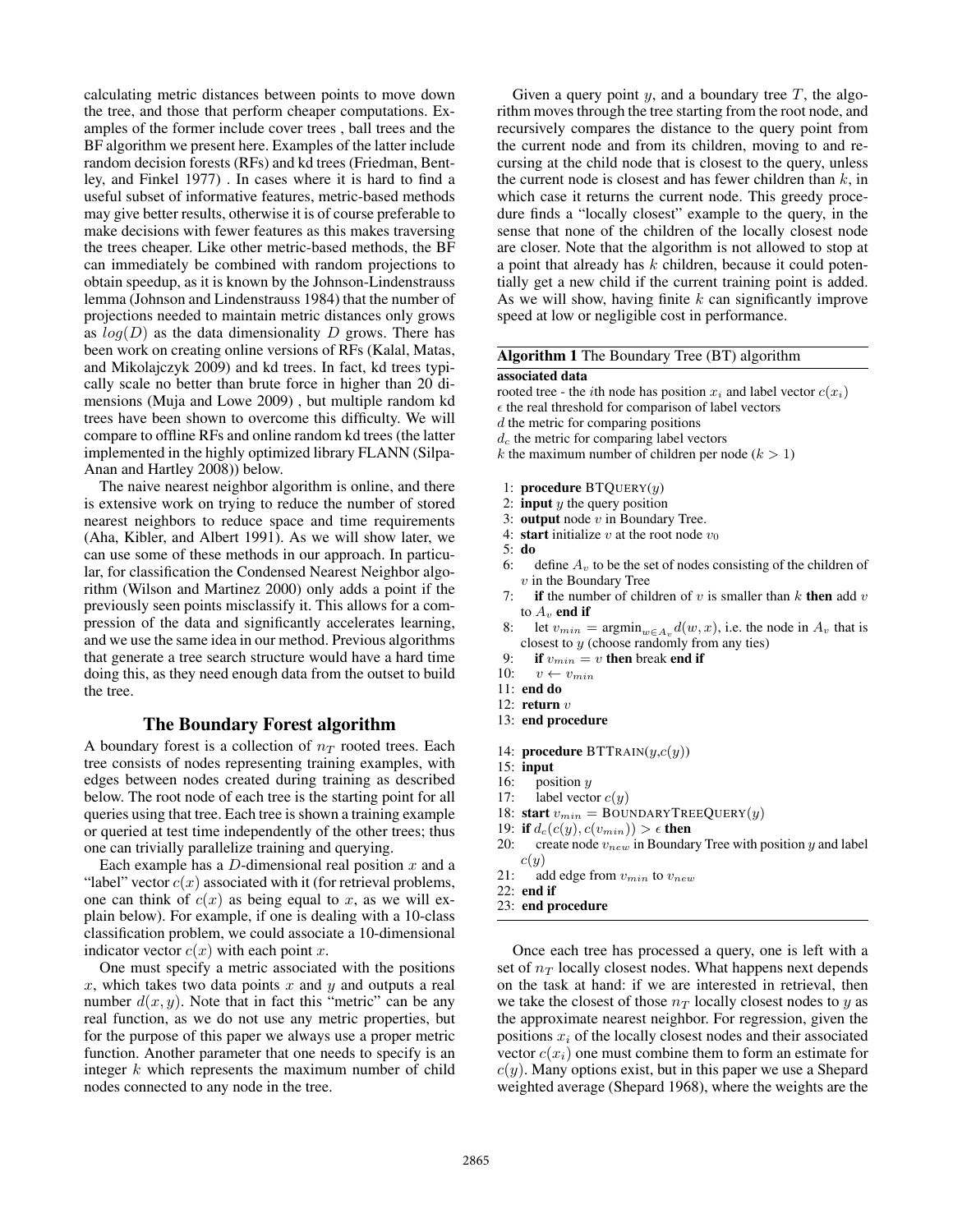inverse distances, so that the estimate is

$$
c(y) = \frac{\sum_{i} c(x_i)/d(x_i, y)}{\sum_{i} 1/d(x_i, y)}.
$$
 (1)

For classification, as described above we use an indicator function  $c(x)$  for the training points. Our answer is the class corresponding to the coordinate with the largest value from  $c(y)$ ; we again use Shepard's method to determine  $c(y)$ . Thus, for a three-class problem where the computed  $c(y)$ was  $[0.5, 0.3, 0.2]$ , we would return the first class as the estimate. For regression, the output of the BF is simply the the Shepard weighted average of the locally closest nodes  $x_i$  output by each tree. Finally, for retrieval we take the node  $x^*$  of the locally closest nodes  $x_i$  that is closest to the query y.

#### Algorithm 2 The Boundary Forest (BF) algorithm

(see algorithm 1 for definition of subroutines called here) associated data

Forest of  $n_T$  BTs:  $BF = \{BT_1, \ldots, BT_{n_T}\}$ 

all BTs have same associated  $d, d_c, \epsilon, k$ 

E the estimator function that takes in a position x, a set of  $n<sub>T</sub>$ nodes  $v_i$  consisting of positions and label vectors, and outputs a label vector  $E(x, v_1, \ldots, v_{n_T})$ 

#### initialization

start with  $n_T$  training points, at positions  $y_1, \ldots, y_{n_T}$  and with respective labels  $c(y_1), \ldots, c(y_{nT})$ . Call BFINITIALIZATION $(y_1, c(y_1), \ldots, y_{n_T}, c_{n_T})$ 

```
1: procedure BFQUERY(y)2: input position y3: start
 4: for i from 1 to n_T5: v_i = BT_i. BTQUERY(y)6: end for
 7: return E(y, v_1, \ldots, v_{n_T})8: end procedure
 9: procedure BFTRAIN(y, c(y))10: input
11: position y12: label vector c(y)13: start
14: for i from 1 to n_T<br>15: call BT_i.BTTR.
       call BT_i.BTTRAIN(y, c(y))16: end for
17: end procedure
18: procedure BFINITIALIZATION(y_1,c(y_1),...,y_{n_T},c_{n_T})19: input
20: positions y_1, \ldots, y_{n_T}<br>21: label vectors c(y_1), \ldotslabel vectors c(y_1), \ldots, c(y_{n_T})22: start
23: for i from 1 to n_T24: set position of root node of BT_i to be y_i, and its label vector
    c(y_i)25: for j from 1 to n_T26: if i \neq j then call BT_i.BTTRAIN(y_j, c(y_j))<br>27: end for
       end for
28: end for
29: end procedure
```
Given a training example with position  $z$  and "label" vector  $c(z)$ , we first query each tree in the forest using z as we just described. Each tree independently outputs a locally closest node  $x_i$  and decides whether a new node should be created with associated position  $z$  and label  $c(z)$  and connected by an edge to  $x_i$ . The decision depends once again on the task: for classification, the node is created if  $c(x_i) \neq c(z)$ . For regression, one has to define a threshold  $\epsilon$  and create the node if  $|(c(x_i) - c(z)| > \epsilon)$ . Intuitively, the example is added to a tree if and only if the current tree's prediction of the label was wrong and needs to be corrected. For retrieval, we add all examples to the trees.

If all BTs in a BF were to follow the exact same procedure, they would all be the same. To decorrelate the trees, the simplest procedure is to give them each a different root. Consider  $BF = \{BT_1, \ldots, BT_{n_T}\}$ , a BF of  $n_T$  trees. What we do in practice is take the first  $n_T$  points, make point i the root node of  $BT_i$ , and use as the other  $n_T - 1$  initial training points for each  $BT_i$  a random shuffling of the remaining  $n_T - 1$  nodes. We emphasize that after the first  $n_T$  training nodes (which are a very small fraction of the examples) the algorithm is strictly online.

For the algorithm just described, we find empirically that query time scales as a power law in the amount of data  $N$ with a power  $\alpha$  smaller than 2, which implies that training time scales as  $N^{1+\alpha}$  (since training time is the integral of query time over  $N$ ). We can get much better scaling by adding a simple change: we set a maximum  $k$  of the number of children a node in the BF can have. The algorithm cannot stop at a node with  $k$  children. With this change, query time scales as  $log(N)$  and training time as  $Nlog(N)$ , and if k is large enough performance is not negatively impacted. The memory scales linearly with the number of nodes added, which is linear in the amount of data  $N$  for retrieval, and typically sublinear for classification or regression as points are only added if misclassified. We only store pointers to data in each tree, thus the main space requirement comes from a single copy of each stored data point and does not grow with  $n_T$ .

The BF algorithm has a very appealing property which we call *immediate one-shot learning*: if it is shown a training example and immediately afterwards queried at that point, it will get the answer right. In practice, we find that the algorithm gets zero or a very small error on the training set after one pass through it (less than 1% for all data sets below).

A pseudo-code summary of the algorithm for building Boundary Trees and Boundary Forests is given in Algorithms 1 and 2 respectively.

## Scaling properties

To study the scaling properties of the BF algorithm, we now focus on its use for retrieval. Consider examples drawn uniformly from within a hypercube in  $D$  dimensions. The qualitative results we will discuss are general: we tested a mixture of Gaussians of arbitrary size and orientation, and real datasets such as MNIST treated as a retrieval problem, and obtained the same picture. We will show results for a uniformly sampled hypercube and unlabeled MNIST. Note that we interpret raw pixel intensity values as vectors for MNIST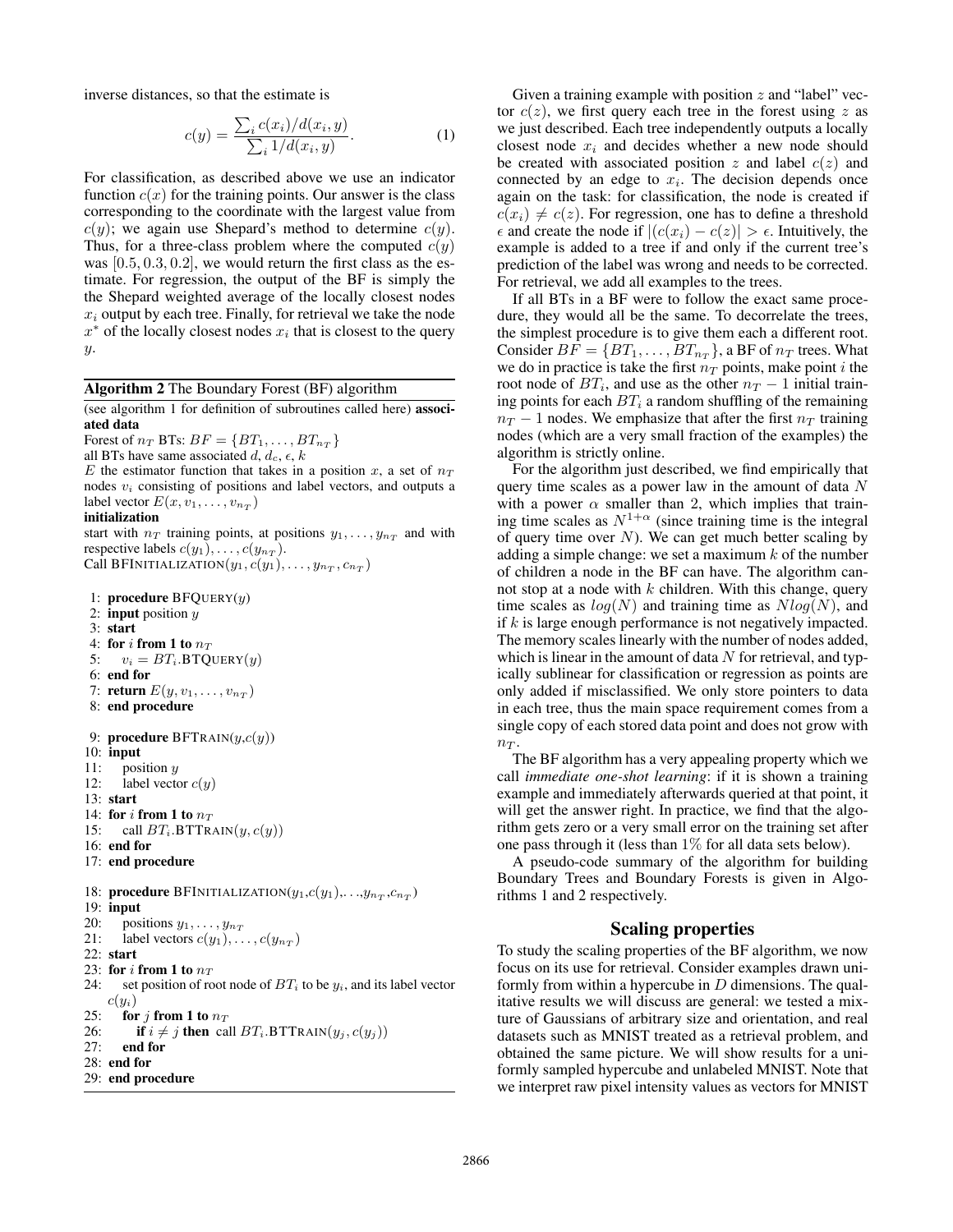

Figure 1: Retrieval accuracy for a BF with  $k = 50$  and  $n_T = 10$  or 50 receiving data from (a) a uniformly sampled 100 dimensional hypercube, (b) MNIST. The x-axis gives the number of training examples  $N$ . The y-axis shows the fraction  $f$  such that the BF has  $99\%$  chance of outputting an example that is within the  $fN$  closest training examples to the query. Shown are a few plots for different values of the number of trees  $n<sub>T</sub>$ , and the maximum number of children  $k$  per node, in the  $BF$ . The retrieval accuracy improves as a power law with  $N$ , with a power that depends on the data set.

without any preprocessing, and throughout this paper the Euclidean metric is used for all data sets. We will be presenting scaling fits to the different lines, ruling out one scaling law over another. In those cases, our procedure was to take the first half of the data points, fit them separately to one scaling law and to the one we are trying to rule out, and look at the rms error over the whole line for both fits. The fits we present have rms error at least 5 times smaller than the ruled out fits.

Denote by  $N$  the number of training examples shown to a BF algorithm using  $n_T$  trees and a maximum number of children per node  $k$ . Recall that for retrieval on a query point y, the BF algorithm returns a training example  $x^*$  which is the closest of the locally closest nodes from each tree to the query. To assess the performance, we take all training examples, order them according to their distance from  $y$ , and ask where  $x^*$  falls in this ordering. We say  $x^*$  is in the f best fraction if it is among the  $fN$  closest points to y. In Fig. 1 we show the fraction f obtained if we require  $99\%$  probability that  $x^*$  is within the  $fN$  closest examples to y. We see that the fraction  $f$  approaches zero as a power law as the number of training examples N increases.

Next we consider the query time of the BF as a function of the number of examples  $N$  it has seen so far. Note that training and query time are not independent: since training involves a query of each BT in the BF, followed by adding the node to the BT which takes negligible time, training time is the integral of query time over  $N$ . In Fig. 2 we plot the query time (measured in numbers of metric comparisons per tree, as this is the computational bottleneck for the BF algorithm) as a function of  $N$ , for examples drawn randomly from the 100-dimensional hypercube and for unlabeled MNIST. What we observe is that if  $k = \infty$ , query time scales sublinearly in  $N$ , with a power that depends on the dataset, but smaller than  $0.5$ . However, for finite  $k$ , the scaling is initially sublinear but then it switches to logarithmic. This switch happens around the time when nodes in the BT start appearing with the number of children equal to  $k$ .



Figure 2: Query time per tree of a BF with ten trees after having been exposed to  $N$  examples, in units of metric comparisons between the query and nodes per tree, for two datasets: (a) data uniformly distributed in the 100 dimensional hypercube; (b) MNIST treated as a retrieval problem. We observe that once the root node has  $k$  children, the scaling changes from being power law to logarithmic. Note that where we indicate logarithmic scaling, this scaling is only valid after the line departs from the  $k = \infty$  line. The power law when  $k = \infty$  depends on the data set. For MNIST,  $k > 60$  is equivalent to  $k = \infty$ , because no node hits the  $k = 60$  limit. If the data set were larger, for any finite  $k$  one would eventually see the behavior switch from power law to logarithmic. The results vary very little for different BFs obtained using shuffled data.

To understand what is going on, we consider an artificial situation where all points in the space are equidistant, which removes any from the problem. In this case, we once again have a root node where we start, and we will go from a node to one of its children recursively until we stop, at which point we connect a new node to the node we stopped at. The rule for traversal is as follows: if a node has  $q$  children, then with probability  $1/(q+1)$  we stop at this node and connect a new node to it, while with probability  $q/(q+1)$  we go down one of its children, all with equal probability  $1/(q+1)$ .

The query time for this artificial tree is  $(2N)^{0.5}$  for large  $N$  (plus subleading corrections), as shown in Fig. 3 (a). To understand why, consider the root node. If it has  $q - 1$  children, the expected time to add a new child is  $q$ . Therefore the expected number of steps for the root node to have  $q$ children scales as  $q^2/2$ . Thus the number of children of the root node, and the number of metric comparisons made at the root grows as  $\sqrt{2N}$  (set  $q = \sqrt{2N}$ ). We find that numerically the number of metric comparisons scales around merically the number of metric comparisons scales around  $1.02\sqrt{2N}$ , which indicates that the metric comparisons to the root's children is the main computational cost. The reason is that the root's children have  $\sim N^{1/4}$  children, as can be seen by repeating the previous scaling argument. If, on the other hand, we set  $k$  to be finite, initially the tree will behave as though  $k$  was infinite, until the root node has  $k$ children, at which point it builds a tree where the query time grows logarithmically, as one would expect of an approximately balanced tree with  $k$  children or less per node.

In data sets with a metric, we find the power law when  $k = \infty$  to be smaller than 0.5. Intuitively, this occurs because new children of the root must be closer to the root than any of its other children, therefore they reduce the probability that further query points are closer to the root than its children. As the dimensionality  $D$  increases, this effect di-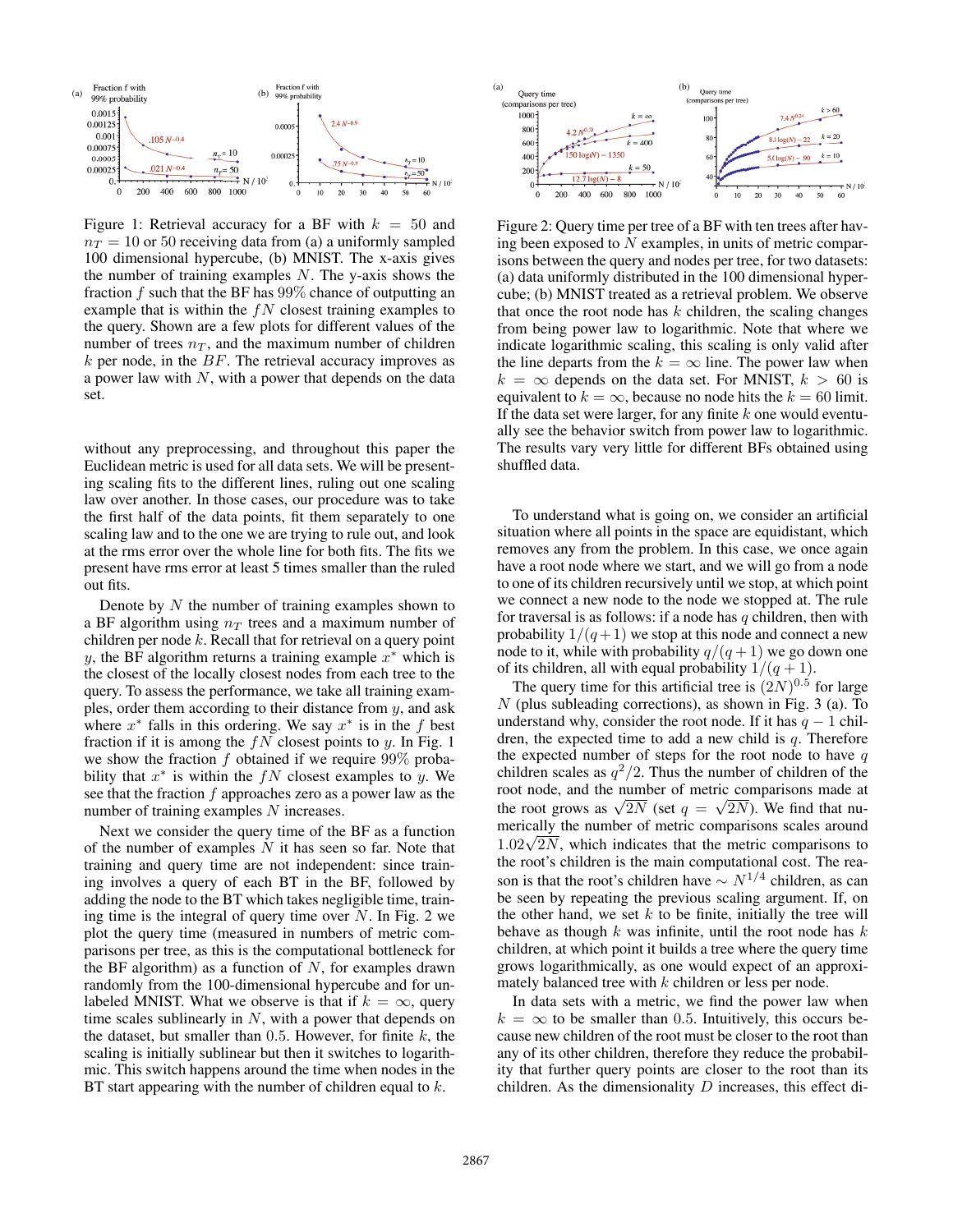

Figure 3: Scaling of the query time of the artificial BT described in the text, where the BF connects a training example to a node or goes down to one of its children all with equal probability. (a) shows the the query time of the artificial BT as a function of the amount of training examples  $N$ , for different values of the maximum number of children k. We see that for finite  $k$ , the scaling of query time is initially  $N^{0.5}$  but eventually switches to logarithmic, at a time that grows with increasing  $k$ . Indeed, this time coincides with the point where the root has the maximum number  $k$  of children. In (b) the power law  $\alpha$  of the scaling of query time for  $k = \infty$ , which then scales as  $N^{\alpha}$ , is shown as a function of data dimensionality  $D$ , for a BT trained on examples drawn uniformly from the D-dimensional unit hypercube. As  $D \to \infty$ ,  $\alpha \to 0.5$ . We can understand the limit  $D \to \infty$ by realizing in that limit the BT behaves like the artificial BT.

minishes, as new points have increasingly small inner products with each other, and if all points were orthogonal you do not see this bias. In Fig. 3(b) we plot the power  $\alpha$  in the scaling  $O(N^{\alpha})$  of the query time of a BT trained on data drawn uniformly from the D-dimensional hypercube, and find that as D increases,  $\alpha$  approaches 0.5 from below, which is consistent with the phenomenon just described.

We now compare to the cover tree  $(CT)$  algorithm  $<sup>1</sup>$ . For</sup> fair comparison, we train the CT adding the points using online insertion, and when querying we use the CT as an approximate nearest neighbor (ANN) algorithm (to our knowledge, this version of the CT which is defined in (Beygelzimer, Kakade, and Langford 2006) has not been studied previously). In the ANN incarnation of CT, one has to define a parameter  $\epsilon$ , such that when queried with a point  $p$  the CT outputs a point  $q$  it was trained on such that  $d(p,q) \leq (1+\epsilon)d_{min}(p)$  where  $d_{min}(p)$  is the distance to the closest point to  $p$  that the CT was trained on. We set  $\epsilon = 10$  ( $\epsilon$  has little effect on performance or speed: see Appendix for results with  $\epsilon = 0.1$ ).

Another important parameter is the base parameter *b*. It is set to 2 in the original proofs, however the original creators suggest that a value smaller than 2 empirically leads to better results, and their publicly available code has as a default the value 1.3, which is the value we use. Changing this value can decrease training time at the cost of increasing testing time, however the scaling with amount of data remains qualitatively the same (see Appendix for results with



Figure 4: Scaling of (a) training time and (b) query time total number of metric comparisons, for a BF with  $n_T = 50$ and  $k = 50$  and a CT with  $\epsilon = 10$  and  $b = 1.3$ , for uniform random data in a 100-dimensional hypercube. The top line represents the CT, and the bottom line the BF. The CT lines were fit to a quadratic  $aN^2 + bN + c$  in (a) and a linear line  $aN$  in (b) respectively, while the BF lines fit to  $a(Nlog(N)-N)$  in (a) and  $alog(N)+b$  in (b). For all lines the fits were obtained using data up to  $N = 10^6$ .

 $b = 1.1$ ). Note that the cover tree algorithm is not scale invariant, while the BF is: if all the features in the data set are rescaled by the same parameter, the BF will do the exact same thing, which is not true of the CT. Also, for the CT the metric must satisfy the triangle inequality, and it is not obvious if it is parallelizable.

In Fig. 4 we train a BF with  $n_T = 50$  and k = 50, and a CT with  $\epsilon = 10$  and  $b = 1.3$  on uniform random data drawn from the 100-dimensional hypercube. We find for this example that training scales quadratically, and querying linearly with the number of points  $N$  for the  $CT$ , while they scale as  $Nlog(N)$  and  $log(N)$  for the BF as seen before. While for the BF training time is the integral over query time, for  $CT$  insertion and querying are different. We find that the CT scaling is worse than the BF scaling.

## Numerical results

The main claim we substantiate in this section is that the BF as a classification or regression algorithm has accuracy comparable to the  $K$ -nearest neighbors  $(K-NN)$  algorithm on real datasets, with a fraction of the computational time, while maintaining the desirable property of learning incrementally. Since the traversal of the BF is dictated by the metric, the algorithm relies on metric comparisons being informative. Thus, if certain features are much more important than others, BF, like other metric-based methods will perform poorly, unless one can identify or learn a good metric.

We compare to the highly optimized FLANN (Muja and Lowe 2009) implementation of multiple random kd trees (Rkd). This algorithm gave the best performance of the ones available in FLANN. We found 4 kd trees gave the best results. One has to set an upper limit to the number of points the kd trees are allowed to visit, which we set to 10% of the training points, a number which led the R-kd to give good performance compared to  $1 - NN$ . Note that R-kd is not parallelizable: the results from each tree at each step inform how to move in the others.

The datasets we discuss in this section are available at the LIBSVM(Chang and Lin 2008) repository. Note that for MNIST, we use a permutation-invariant metric based on raw

<sup>&</sup>lt;sup>1</sup>We adapted the implementation of (Crane, D.N. 2011) - which was the only implementation we could find of the online version of CT - to handle approximate nearest neighbor search.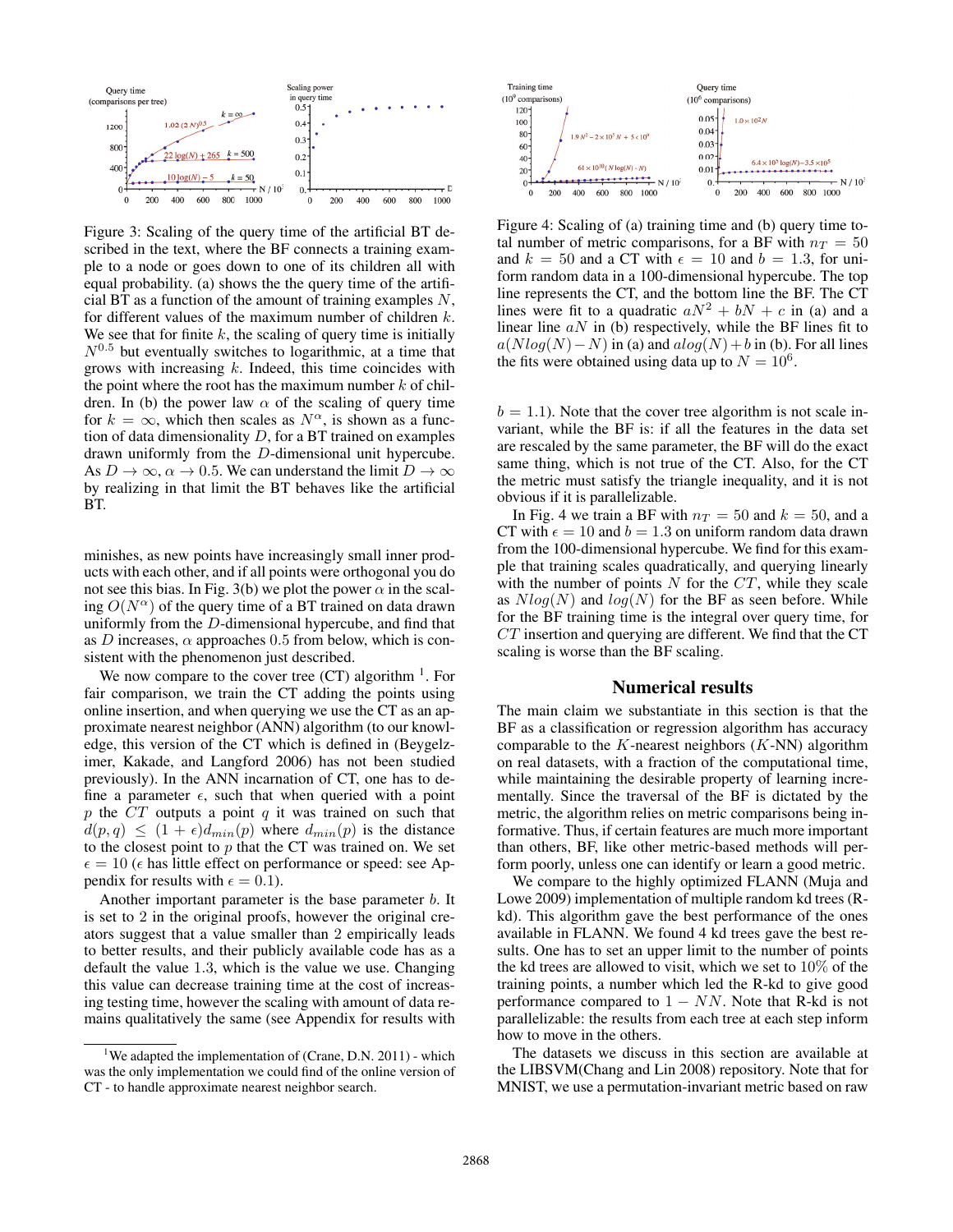pixel intensities (for easy comparison with other algorithms) even though other metrics could be devised which give better generalization performance.<sup>2</sup> For the BF we set  $n_T = 50$ ,  $k = 50$  for all experiments, and for the RF we use 50 trees and 50 features (see Appendix for other choices of parameters). We use a laptop with a 2.3 GHz Intel I7 CPU with 16GB RAM running Mac OS 10.8.5.

We find that the BF has similar accuracy to  $k - NN$  with a computational cost that scales better, and also the BF is faster than the cover tree, and faster to query than randomized kd trees in most cases (for a CT with  $\epsilon = 0.1$  shown in appendix, CT becomes faster to train but query time becomes even slower). The results for classification are shown in tables 1 and 2.

We have also studied the regret, i.e. how much accuracy one loses being online over being offline. In the offline BF each tree gets an independently reshuffled version of the data. Regret is small for all data sets tested, less than 10% of the error rate.

| (a) |                                 | Data   |       | $BF-4$ | <b>CT</b><br>R-kd |       | RF    |  |
|-----|---------------------------------|--------|-------|--------|-------------------|-------|-------|--|
|     | dna                             |        |       | 0.15   | 0.042             | 0.32  | 3.64  |  |
|     | letter                          |        | 1.16  | 0.80   | 0.12              | 1.37  | 7.5   |  |
|     | mnist                           |        | 103.9 | 37.1   | 5.67              | 168.4 | 310   |  |
|     | pendigits<br>protein<br>seismic |        | 0.34  | 0.42   | 0.059             | 0.004 | 4.7   |  |
|     |                                 |        | 35.47 | 13.81  | 0.90              | 44.4  | 191   |  |
|     |                                 |        | 48.59 | 16.30  | 1.86              | 176.1 | 2830  |  |
| (b) | BF                              | $BF-4$ |       | $3-NN$ | $R-kd$<br>CT      |       | RF    |  |
|     | 0.34                            | 0.15   | 3.75  | 4.23   | 0.050             | 0.25  | 0.025 |  |
|     | 1.16                            | 0.80   | 5.5   | 6.4    | 1.67              | 0.91  | 0.11  |  |
|     | 23.9                            | 8.7    | 2900  | 3200   | 89.2              | 417.6 | 0.3   |  |
|     | 0.34                            | 0.42   | 2.1   | 2.4    | 0.75              | 0.022 | 0.03  |  |
|     | 35.47                           | 13.8   | 380   | 404    | 11.5              | 51.4  | 625   |  |
|     | 16.20                           | 5.2    | 433   | 485    | 65.7              | 172.5 | 1.32  |  |

Table 1: (a) Total training time and (b) total testing time, in seconds, for classification benchmarks, single core. In (b) the datasets are in the same order as in (a). BF has  $n_T = 50$ ,  $k = 50$ . For  $1 - NN$ ,  $3 - NN$  and  $RF$  we use the Weka(Hall et al. 2009) implementation. RF has 50 trees, 50 features per node. BF-4 is the same BF with 4 cores. Rkd has 4 kd trees and can visit at most 10% of previously seen examples, and points are added online. CT has  $\epsilon = 10$  and  $b = 1.3$ , and uses online insertion. See Appendix for 10-NN, RF with 100 the difference and  $\sqrt{D}$  features per node (recommended in (Breiman 2001)), and CT with  $b = 1.1$ ,  $\epsilon = 0.1$ . The datasets are from the LIBSVM repository(Chang and Lin 2008).

The training and testing times for the classification benchmarks are shown in Table 1, and the error rates in Table 2. For more results, We find that indeed BF has similar error rates to  $k$ -NN, and the sum of training and testing time is a fraction of that for naive k-NN. We emphasize that the main advantage of BFs is the ability to quickly train on and respond to arbitrarily large numbers of examples (because of logarithmic scaling) as would be obtained in an online

| Data                        | ВF   | OBF       | 1-NN | $3-NN$ | RF   | R-kd | CТ    |
|-----------------------------|------|-----------|------|--------|------|------|-------|
| dna                         | 14.3 | 13.1      | 25.0 | 23.9   | 5.7  | 22.5 | 25.55 |
| letter                      | 5.4  | 5.5       | 5.5  | 5.4    | 7.6  | 5.5  | 5.6   |
| mnist                       | 2.24 | 2.6       | 3.08 | 2.8    | 3.2  | 3.08 | 2.99  |
| pendigits $2.62 \quad 2.60$ |      |           | 2.26 | 2.2    | 5.2  | 2.26 | 2.8   |
| protein                     |      | 44.2 41.7 | 52.7 | 50.7   | 32.8 | 53.6 | 52.0  |
| seismic                     | 40.6 | 39.6      | 34.6 | 30.7   | 23.7 | 30.8 | 38.9  |

Table 2: Error rate for classification benchmarks. The values represent percentages. The offline BF algorithm does only marginally better on average than the BF. The random kd trees and cover tree are about the same accuracy as  $1 - NN$ .

streaming scenario. To our knowledge, these properties are unique to BFs as compared with other approximate nearest neighbor schemes.

We also find that for some datasets the offline Random Forest classifier has a higher error rate, and the total training and testing time is higher. Note also that the offline Random Forest needs to be retrained fully if we change the amount of data. On the other hand, there are several data sets for which RFs out-perform BFs, namely those for which it is possible to identify informative sub-sets of features. Furthermore, we generally find that training is faster for BFs than RFs because BFs do not have to solve a complicated optimization problem, but at test time RFs are faster than BFs because computing answers to a small number of decision tree questions is faster than computing distances. On the other hand, online R-kd is faster to train since it only does single feature comparisons at each node in the trees, however since it uses less informative decisions than metric comparisons it ends up searching a large portion of the previously seen data points, which makes it slower to test. Note that our main point was to compare to algorithms that do metric comparisons, but these comparisons are informative as well.

## Conclusion and future work

We have described and studied a novel online learning algorithm with empirical  $Nlog(N)$  training and  $log(N)$  querying scaling with the amount of data  $N$ , and similar performance to  $k - NN$ .

The speed of this algorithm makes it appropriate for applications such as real-time machine learning, and metric learning(Weinberger, Blitzer, and Saul 2006). Interesting future avenues would include: combining the BF with random projections, analyzing speedup and impact on performance; testing a real time tracking scenario, possibly first passing the raw pixels through a feature extractor.

## References

Aha, D. W.; Kibler, D.; and Albert, M. K. 1991. Instancebased learning algorithms. *Machine Learning* 6:37–66.

Beygelzimer, A.; Kakade, S.; and Langford, J. 2006. Cover tree for nearest neighbor. In *Proceedings of the 2006 23rd International Conference on Machine Learning*.

Breiman, L. 2001. Random forests. *Machine Learning* 45:5–32.

<sup>&</sup>lt;sup>2</sup>A simple HOG metric gives the BF a  $1.1\%$  error rate on MNIST.